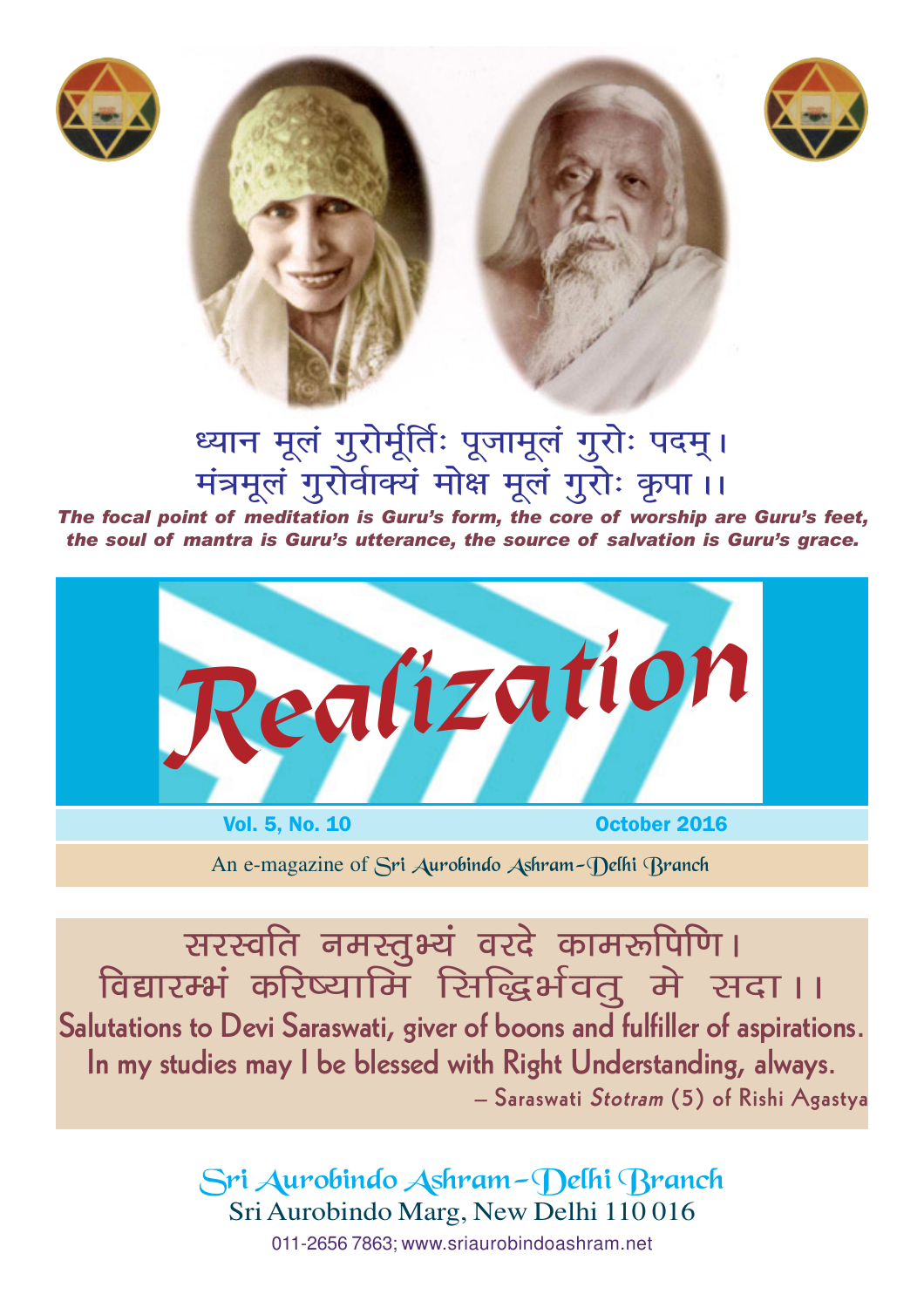## Ongoing & Forthcoming Events October 2016

|                   |                                                                 |                                       |                   | <b>Meditation &amp; Satsang venue: Meditation Hall</b>                            |                                                            |
|-------------------|-----------------------------------------------------------------|---------------------------------------|-------------------|-----------------------------------------------------------------------------------|------------------------------------------------------------|
|                   | <b>Monday - Saturday</b>                                        |                                       | $7 - 7:30$ pm     |                                                                                   | <b>Collective Meditation</b>                               |
|                   |                                                                 |                                       |                   |                                                                                   | <b>Sunday Meditation &amp; Discourses 10:00 - 11:30 am</b> |
| <b>Oct 02</b>     |                                                                 | <b>Truth is God, God is Truth</b>     |                   |                                                                                   | <b>Dr. Suman K. Aggarwal</b>                               |
| <b>Oct 09</b>     | <b>Effort Gives Joy (Based on The Great Adventure, pp. 130)</b> |                                       |                   | <b>Dr. Ramesh Bijlani</b>                                                         |                                                            |
| <b>Oct 16</b>     | 'The Silver Call' - A sonnet by Sri Aurobindo                   |                                       |                   | <b>Shri Prashant Khanna</b>                                                       |                                                            |
| <b>Oct 23</b>     | The Purpose of Yajna                                            |                                       |                   | <b>Acharya Navneet</b>                                                            |                                                            |
| <b>Oct 30</b>     |                                                                 | <b>Maryada (Propriety) and Beyond</b> |                   |                                                                                   | <b>Dr. Ramesh Bijlani</b>                                  |
|                   |                                                                 |                                       |                   | <b>Other Programs</b>                                                             |                                                            |
| <b>October 15</b> |                                                                 | $6:30$ pm                             |                   | <b>Bhajan Sandhya</b>                                                             | <b>Ms. Premsheela</b>                                      |
|                   |                                                                 |                                       |                   | Contact: 011-2656 7863; <contact@aurobindoonline.in></contact@aurobindoonline.in> |                                                            |
|                   |                                                                 |                                       |                   | <b>Ongoing Classes venue: Meditation Hall</b>                                     |                                                            |
| <b>Wednesday</b>  |                                                                 |                                       | 11:30 am-12:30 pm | <b>Bhagvad Gita</b>                                                               | <b>Shri Prashant Khanna</b>                                |
|                   | <b>Sunday (Except 16th)</b>                                     |                                       | 11:30 am-12:30 pm | <b>Savitri</b>                                                                    | <b>Shri Prashant Khanna</b>                                |
|                   |                                                                 |                                       |                   | Contact: 011-2656 7863; 2651 7426                                                 |                                                            |
|                   |                                                                 |                                       |                   |                                                                                   | <b>The Mother's Integral Health Centre Activities</b>      |

(Phone 011-2685 8563, Sanjeeb: 88005 52685, Mrs. Bhatia: 93122 65447 ; <tmihc2000@yahoo.co.in>

| <b>General O.P.D.</b> | <b>Daily</b>               | $8:30 - 9:30$ am                                | $2:30-3:30$ pm       |
|-----------------------|----------------------------|-------------------------------------------------|----------------------|
|                       |                            | <b>Speciality Clinics - By Appointment Only</b> |                      |
| Tue/Thu/Sat           | <b>Accupressure</b>        | Tue/Thu/Sat                                     | <b>Ayurveda</b>      |
| Tue/Thu/Fri           | <b>Clinical Psychology</b> | Mon-Sat (11am-1pm)                              | <b>Physiotherapy</b> |
| <b>Mon-Sat</b>        | <b>Mind Body Medicine</b>  | Mon/Wed/Thu/Fri                                 | <b>Homeopathy</b>    |
| <b>Tue</b>            | <b>Orthopaedics</b>        | Tue/Thu/Sat                                     | <b>Naturopathy</b>   |
| <b>Thursday</b>       | <b>Ophthalmology (Eye)</b> | Tue/Thu                                         | <b>Dental</b>        |
| Wed/Thu               | <b>General Surgery</b>     | <b>Monday</b>                                   | <b>Psychiatry</b>    |

Integrated Health Services : Tailor-made packages of 4 hrs./day (Tu/Th/Sa) Includes: Ayurveda, Naturopathy, Yogasana, Pranayama, Accupressure, Eye Exercise, Integral Health Consultation

| September 4 & 18 6-7 am |                    | Mahamrityunjaya Havan & Gita Paath                      |                              |
|-------------------------|--------------------|---------------------------------------------------------|------------------------------|
| Tue/Thu/Sat             | 6:45-7:45 am       | <i><b>Yogasanaclass</b></i>                             | <b>Shri Debi Prasad</b>      |
| Tue/Wed/Fri             | $7:00-7:45$ am     | Yogasana class for MIS/MBK                              | <b>Ms. Preeti Bhardwaj</b>   |
| Mon/Wed/Fri             | $8-9$ am           | <i><b>Yogasanaclass</b></i>                             | <b>Ms. Monica Srivastava</b> |
| Mon/Wed/Fri             | $9:45-10:45$ am    | <b>Yoga for Senior Citizens</b>                         | <b>Ms. Sapna Mukherjee</b>   |
| Mon/Wed/Fri             | $11$ am $-12$ noon | <i><b>Yogasanaclass</b></i>                             | Dr. Aparajita Rath           |
| Tue/Thu/Sat             | $5 - 6$ pm         | <b>Yogasanaclass</b>                                    | <b>Shri Deepak Jhamb</b>     |
| Tue/Fri                 |                    | <b>Contentment Building Month for Individual/Family</b> | <b>Ms. Neha Bhimwal</b>      |

October 22-27 8:00 am Integral Eye Exercise Camp Contact: 011-2685 8563; Madhu 92683 84794

Special Ayurveda Retreat (Residential/Non Residential) **At Delhi Ashram Health Centre; November 19-23, 2016, Time: 7am to 7pm** Talks on Holistic Health. Body Constitution & Prakriti Analysis. Yoga & Meditation. Personalized Health Guide. **Panchakarma therapies; Whole Body Massage; Shirodhara Registration limited to 30 seats on "First Come First Served" basis Contact: Dr Surinder Katoch; 98111 99167; Email:<docskatoch@gmail.com>**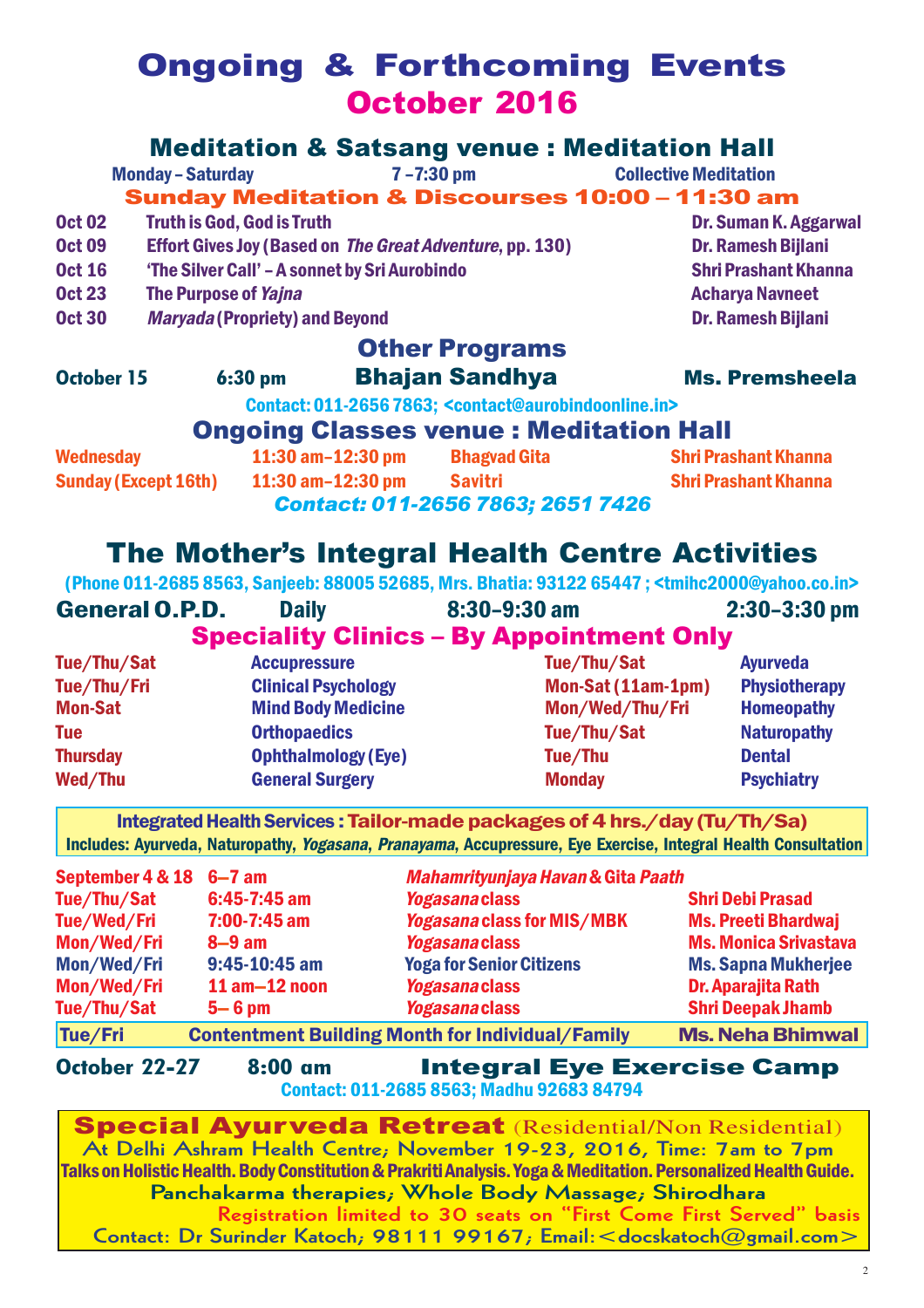#### Ongoing Classes venue: The Mother's Integral Health Centre Rm 15J

| <b>Monday</b> | $2:30 - 3:30$ pm | Vivekachoodamani                                                                         | <b>Dr. Tarun Baveja</b> |
|---------------|------------------|------------------------------------------------------------------------------------------|-------------------------|
| Wed/Fri       | $2:30 - 3:30$ pm | <b>Chhandogya Upanishad</b>                                                              | <b>Dr. Tarun Baveja</b> |
|               |                  | Contact: 011-2656 8563; Aradhana <aradhana.archer@gmail.com></aradhana.archer@gmail.com> |                         |

### Matri Kala Mandir CLASS SCHEDULE

| Mon/Fri/Sat       | $3:00 - 6:00$ pm | <b>Hindusthani Classical Vocal</b>    | <b>Shri Kshitij Mathur</b>        |
|-------------------|------------------|---------------------------------------|-----------------------------------|
| Wed/Sat           | $3:30-6:30$ pm   | <b>Hindusthani Classical Vocal</b>    | <b>Shri Kshitij Mathur</b>        |
| Tue/Thu           | $4:00 - 5:00$ pm | <b>Hindusthani Classical Vocal</b>    | <b>Smt. Premsheela</b>            |
| <b>Mon to Sat</b> | $4:00 - 6:30$ pm | <b>Music for The Soul</b>             | <b>Km. Karunamayee</b>            |
| Wed/Fri           | $4:00 - 6:00$ pm | <b>Hindusthani Classical Vocal</b>    | <b>Shri Shiv Prasad Rao</b>       |
| Wed/Sat           | $3:30-6:30$ pm   | <b>Carnatic Vocal</b>                 | <b>Smt Jalaja Shankar</b>         |
| Wed/Thu           | $4:00 - 6:30$ pm | <b>Tabla</b>                          | <b>Shri Vijay Shankar Mishra</b>  |
| Wed/Fri           | $4:00 - 6:30$ pm | <b>Sitar</b>                          | <b>Shri Neel Ranjan Mukherjee</b> |
| Mon/Fri           | $3:30 - 5:30$ pm | <b>Flute</b>                          | <b>Shri Himanshu Dutt</b>         |
| Mon/Fri           | $3:30 - 5:30$ pm | <b>Violin</b>                         | <b>Dr. Ranjan Srivastav</b>       |
| Mon/Wed/Fri       | $3:30 - 6:00$ pm | <b>Hawaian Guitar &amp; Key Board</b> | <b>Shri Neel Ranjan Mukherjee</b> |
| Tue/Thu           | $3:30 - 5:30$ pm | <b>Spanish Guitar</b>                 | <b>Shri Jagdish Kumar</b>         |
| Mon/Wed           | $4:00 - 6:00$ pm | <b>Bharata Natyam</b>                 | Smt Rajeswari Natarajan           |
| Tue/Thu           | $4:00 - 6:30$ pm | <b>Kathak Nritya</b>                  | <b>Smt. Raksha Singh</b>          |
| Wed/Sat           | $4:00 - 6:30$ pm | <b>Kathak Nritya</b>                  | <b>Km. Anjali Saini</b>           |
| Mon/Fri           | $3:30 - 5:00$ pm | Odissi Nritya                         | <b>Shri Dibakar Khuntia</b>       |
| Mon/Fri           | $4:00 - 5:30$ pm | <b>Painting</b>                       | <b>Smt. Tatini Sengupta Ray</b>   |
| Tue/Thu           | $4:00 - 6:00$ pm | <b>Painting</b>                       | <b>Shri Tapan Ch. Bhowmick</b>    |
| Tue/Thu/Sat       | $5:00 - 6:00$ pm | <b>Table Tennis</b>                   | <b>Shri Gulshan Rai Khera</b>     |
| <b>Mon to Sat</b> | $5:00 - 6:00$ pm | <b>Taekwondo</b>                      | <b>Shri Arshad Hashish</b>        |
| Tue/Thu/Sat       | $5:00 - 6:15$ pm | <b>Basketball (M.I.S. students)</b>   | <b>Shri Hridesh Rawal</b>         |
|                   |                  | 1.11.1.044.0040.004.0000.7000.0000    |                                   |

Contact: 011-3242 5661; 2656 7863; <matrikalamandir67@gmail.com>

### 2016 Camps in the Kumaon Himalayas

| <b>Oct 04-06</b> | <b>Yoga Retreat</b>                                                                              |                | <b>Yogi Shivakhanda</b>                    | <b>Madhuban, Ramgarh</b>   |
|------------------|--------------------------------------------------------------------------------------------------|----------------|--------------------------------------------|----------------------------|
| <b>Oct 12-17</b> | <b>Special Spiritual Retreat</b>                                                                 | Eng/Hindi      | <b>Dr. Shardha Batra</b>                   | <b>Madhuban, Ramgarh</b>   |
| <b>Oct 15-18</b> | <b>Teacher's Retreat</b><br><b>Englsih</b>                                                       |                | Amatir Kanya Gurukul, Kurukshetrai         | <b>Madhuban, Ramgarh</b>   |
| <b>Oct 22-26</b> | <b>Education Workshop</b>                                                                        | Eng/Hindi      | <b>Mind Visa</b>                           | <b>Madhuban, Ramgarh</b>   |
| <b>Oct 01-08</b> | <b>Sourcing Our Oneness</b>                                                                      | <b>English</b> | <b>Auroville</b>                           | <b>Van Niwas, Nainital</b> |
| <b>Oct 16-22</b> | <b>Study Camp</b>                                                                                | <b>Marathi</b> | <b>Dr. Uday Kumathekar</b>                 | <b>Van Niwas, Nainital</b> |
| <b>Oct 01-08</b> | <b>Youth Camp</b>                                                                                |                | <b>Auroville</b>                           | <b>Van Niwas, Nainital</b> |
| <b>Oct 09-13</b> | <b>Youth Camp</b>                                                                                |                | <b>Jesus &amp; Mary College, New Delhi</b> | <b>Van Niwas, Nainital</b> |
|                  | CONTACT: 011-2656 7863; 2652 4810; <aurocamps@aurobindoonline.in></aurocamps@aurobindoonline.in> |                |                                            |                            |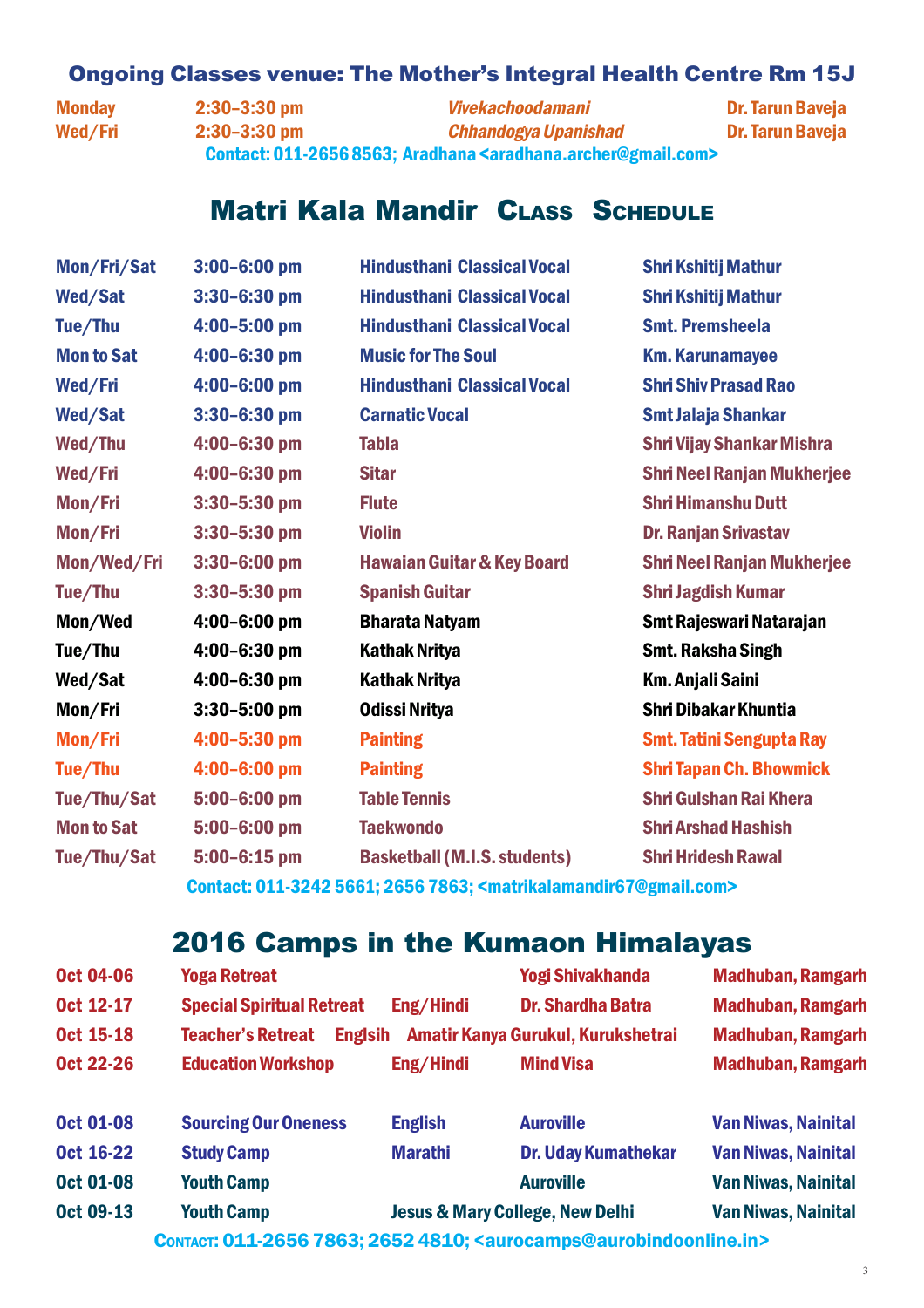## The Systems of Yoga (4)

By the very nature of the principal Yogic schools, each covering in its operations a part of the complex human integer and attempting to bring out its highest possibilities, it will appear that a synthesis of all of them largely conceived and applied might well result in an integral Yoga. But they are so disparate in their tendencies, so highly specialised and laborated in their forms, so long confirmed in the mutual opposition of their ideas and methods that we do not easily find how we can arrive at their right union.

An undiscriminating combination in block would not be a synthesis, but a confusion. Nor would a successive practice of each of them in turn be easy in the short span of our human life and with our limited energies, to say nothing of the waste of labour implied in so cumbrous a process. Sometimes, indeed, Hathayoga and Rajayoga are thus successively practised. And in a recent unique example, in the life of Ramakrishna Paramhansa, we see a colossal spiritual capacity first driving straight to the divine realisation, taking, as it were, the kingdom of heaven by violence, and then seizing upon one Yogic method after another and extracting the substance out of it with an incredible rapidity, always to return to the heart of the whole matter, the realisation and possession of God by the power of love, by the extension of inborn spirituality into various experience and by the spontaneous play of an intuitive knowledge. Such an example cannot be generalised. Its object also was special and temporal, to exemplify in the great and decisive experience of a master-soul the truth, now most necessary to humanity, towards which a world long divided into jarring sects and schools is with difficulty labouring, that all sects are forms and fragments of a single integral truth and all disciplines labour in their different ways towards one supreme experience. To know, be and possess the Divine is the one thing needful and it includes or leads up to all the rest; towards this sole good we have to drive and this attained, all the rest that the divine Will chooses for us, all necessary form and manifestation, will be added.

The synthesis we propose cannot, then, be arrived at either by combination in mass or by successive practice. It must therefore be effected by neglecting the forms and outsides of the Yogic disciplines and seizing rather on some central principle common to all which will include and utilise in the right place and proportion their particular principles, and on some central dynamic force which is the common secret of their divergent methods and capable therefore of organising a natural selection and combination of their varied energies and different utilities...

We observe, first, that there still exists in India a remarkable Yogic system which is in its nature synthetical and starts from a great central principle of Nature, a great dynamic force of Nature; but it is a Yoga apart, not a synthesis of other schools. This system is the way of the Tantra. Owing to certain of its developments Tantra has fallen into discredit with those who are not Tantrics; and especially owing to the developments of its left-hand path, the *Vama Marga*,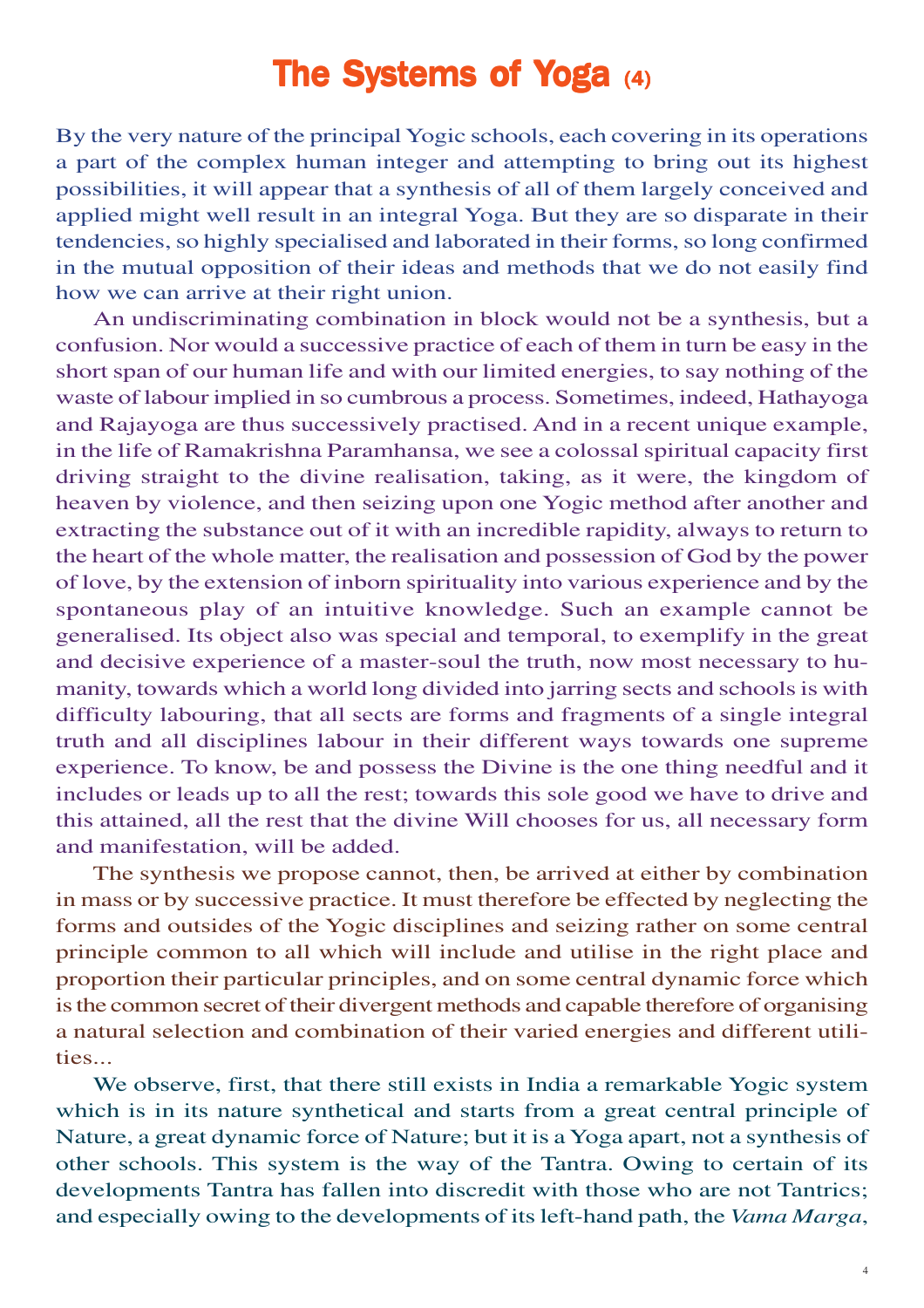which not content with exceeding the duality of virtue and sin and instead of replacing them by spontaneous rightness of action seemed, sometimes, to make a method of self-indulgence, a method of unrestrained social immorality. Nevertheless, in its origin, Tantra was a great and puissant system founded upon ideas which were at least partially true. Even its twofold division into the right-hand and left-hand paths, *Dakshina Marga* and *Vama Marga*, started from a certain profound perception. In the ancient symbolic sense of the words *Dakshina* and *Vama*, it was the distinction between the way of Knowledge and the way of *Ananda*,—Nature in man liberating itself by right discrimination in power and practice of its own energies, elements and potentialities and Nature in man liberating itself by joyous acceptance in power and practice of its own energies, elements and potentialities. But in both paths there was in the end an obscuration of principles, a deformation of symbols and a fall.

If, however, we leave aside, here also, the actual methods and practices and seek for the central principle, we find, first, that Tantra expressly differentiates itself from the Vedic methods of Yoga. In a sense, all the schools we have hitherto examined are Vedantic in their principle; their force is in knowledge, their method is knowledge, though it is not always discernment by the intellect, but may be, instead, the knowledge of the heart expressed in love and faith or a knowledge in the will working out through action. In all of them the lord of the Yoga is the *Purusha*, the Conscious Soul that knows, observes, attracts, governs. But in Tantra it is rather *Prakriti*, the Nature-Soul, the Energy, the Will-in-Power executive in the universe. It was by learning and applying the intimate secrets of this Will-in-Power, its method, its Tantra, that the Tantric Yogin pursued the aims of his discipline,—mastery, perfection, liberation, beatitude. Instead of drawing back from manifested Nature and its difficulties, he confronted them, seized and conquered. But in the end, as is the general tendency of Prakriti, Tantric Yoga largely lost its principle in its machinery and became a thing of formulae and occult mechanism still powerful when rightly used but fallen from the clarity of their original intention.

We have in this central Tantric conception one side of the truth, the worship of the Energy, the *Shakti*, as the sole effective force for all attainment. We get the other extreme in the Vedantic conception of the *Shakti* as a power of Illusion and in the search after the silent inactive *Purusha* as the means of liberation from the deceptions created by the active Energy. But in the integral conception the Conscious Soul is the Lord, the Nature-Soul is his executive Energy. *Purusha* is of the nature of *Sat*, the being of conscious self-existence pure and infinite; *Shakti* or *Prakriti* is of the nature of *Chit*,—it is power of the Purusha's self-conscious existence, pure and infinite. The relation of the two exists between the poles of rest and action. When the Energy is absorbed in the bliss of conscious selfexistence, there is rest; when the *Purusha* pours itself out in the action of its Energy, there is action, creation and the enjoyment or *Ananda* of becoming.

– *Sri Aurobindo*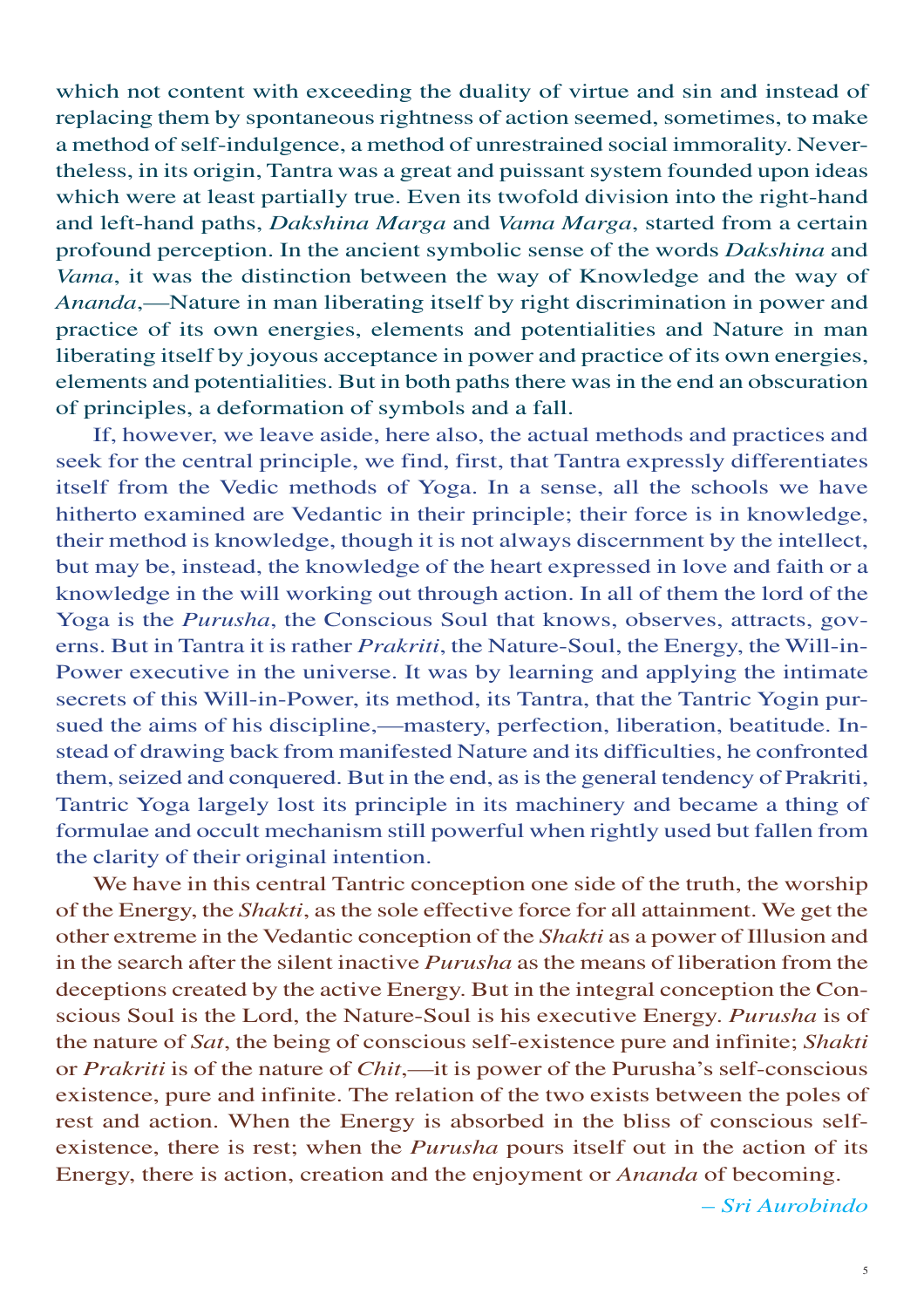### Activities during August 16, 2016 – September 15, 2016

**S.N. JAUHAR FOOTBALL TOURNAMENT**: The 19th Shri Surendranath Jauhar Faquir Interschool Football Tournament was held from August 19-24, 2016 on The Mother's International School (M.I.S.) playground. Sixteen prominent schools



from the city participated in this tournament. The tournament was inaugurated by M.I.S. chairman Mr. Pranjal Jauhar. All school teams vied fervently againt each other to climb the ladder to the final. Eventually Modern School, Barakhamba Road, and M.I.S. made it to the finals. The teams seemingly were evenly matched, and it was only through a tie-breaker





B.K. Tripathi, Joint Director, National Coun-

that M.I.S.

finally clinched the title. The Jauhar Cup trophy returned to M.I.S. after an interim period of three years amidst a scene of ecstatic joy. The chief guest, Professor



cil of Educational Research and Training (NCERT), congratulated the players of both teams and gave away the prizes amid jubilant applause.

**INTEGRAL EYE EXERCISE CAMP** : The 111th Integral Eye Exercise Camp was conducted at The Mother's Integral Health Centre from August 20-25, 2016. As usual, positive feedback from participants is always encouraging for the Health Centre staff. A few representative comments include, "It helped my eyes from 2<sup>nd</sup> day [onward]. I am very happy seeing that" (N.S.); "I have gained some benefit from this camp. Earlier, I could not read the score on the news channel but after these 6 days I have begun to read it" [translated from Hindi] (N.); "My daughter's eyes have been improved a lot. There is improvement in my son's eyes also. This is very good naturopathy at all. We will continue the exercise at home also for 1 month and will surely join the camp the next month" (N.M.); "I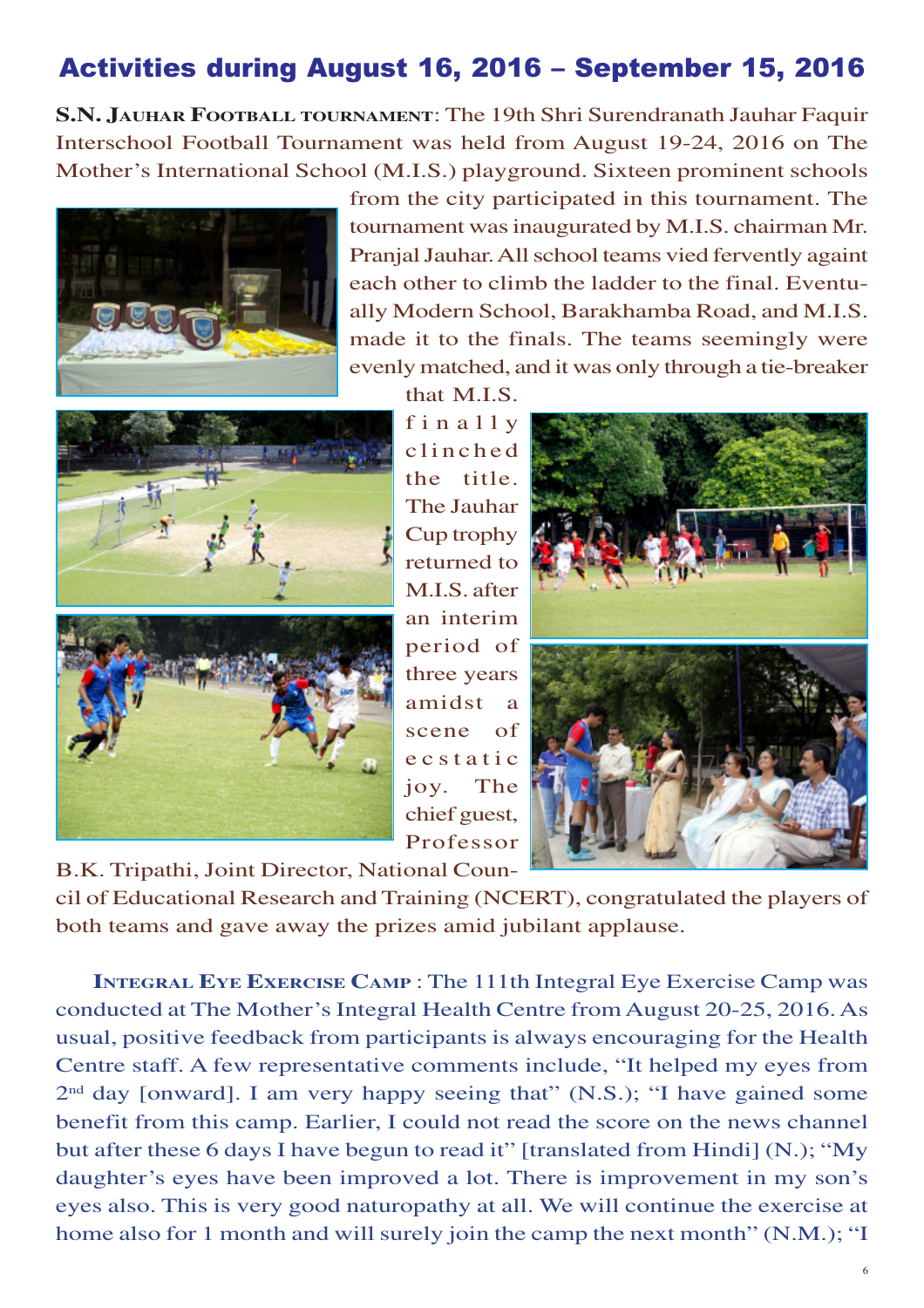had enrolled for eye-camp and I'm really pleased with the results. The staff and all group members were very cordial  $&$  co-operative... My number was  $-2.5$ earlier and now it is –2, Remarkable difference in 1 week! I am feeling blessed & grateful that I enrolled myself for this camp" (T.K.).

**J&M COLLEGE STUDENTS' VISIT** : A group of 47 B.El.Ed. ( $2<sup>nd</sup>$  year) Students of Jesus & Mary College, New Delhi, led by Mr. Prakash Sahoo visited the Ashram on 27 August 2016. Activities included a brief introduction to the Integral Yoga philosophy of Sri Aurobindo and the Mother and its relevance to education by Dr. Ramesh Bijlani, and a musical session of devotional and patriotic songs led by Sapna didi in which all students participated with gusto and verve.





*BHAJAN SANDHYA* : This month's *bhajan sandhya* on 27 August 2016 being close to *Janmashtami*, the audience in the Ashram Meditation Hall was regaled to a bevy of Krishna bhajans by Ms. Shubhra Maheshwari in her distinctly melodious voice. For benefit of the people who were unfamiliar with the language of the bhajans, a gist in English was provided by Ms Sapna Mukherjee.

**MINDFULNESS BASED STRESS REDUCTION (MBSR)** : A session on MBSR was conducted by Dr. Urvashi and Meenakshi for the Ashram aspirants on 13 September to help them understand and cope with situations causing stress. Aspirants were made to do simple 'play way' activities to learn techniques to focus on



'self' and recognize elements and situations that could cause discomfort and stress for them. They were then taught simple meditation techniques for the same. The aim of the session was to empower our youth to be able to handle stress by pausing before 'responding' to any situation instead of 'reacting' to it. A tip for reducing body stress due to faulty nutrition was also given in the session by underscoring the fact that "Stressed" spelled backwards is "Desserts".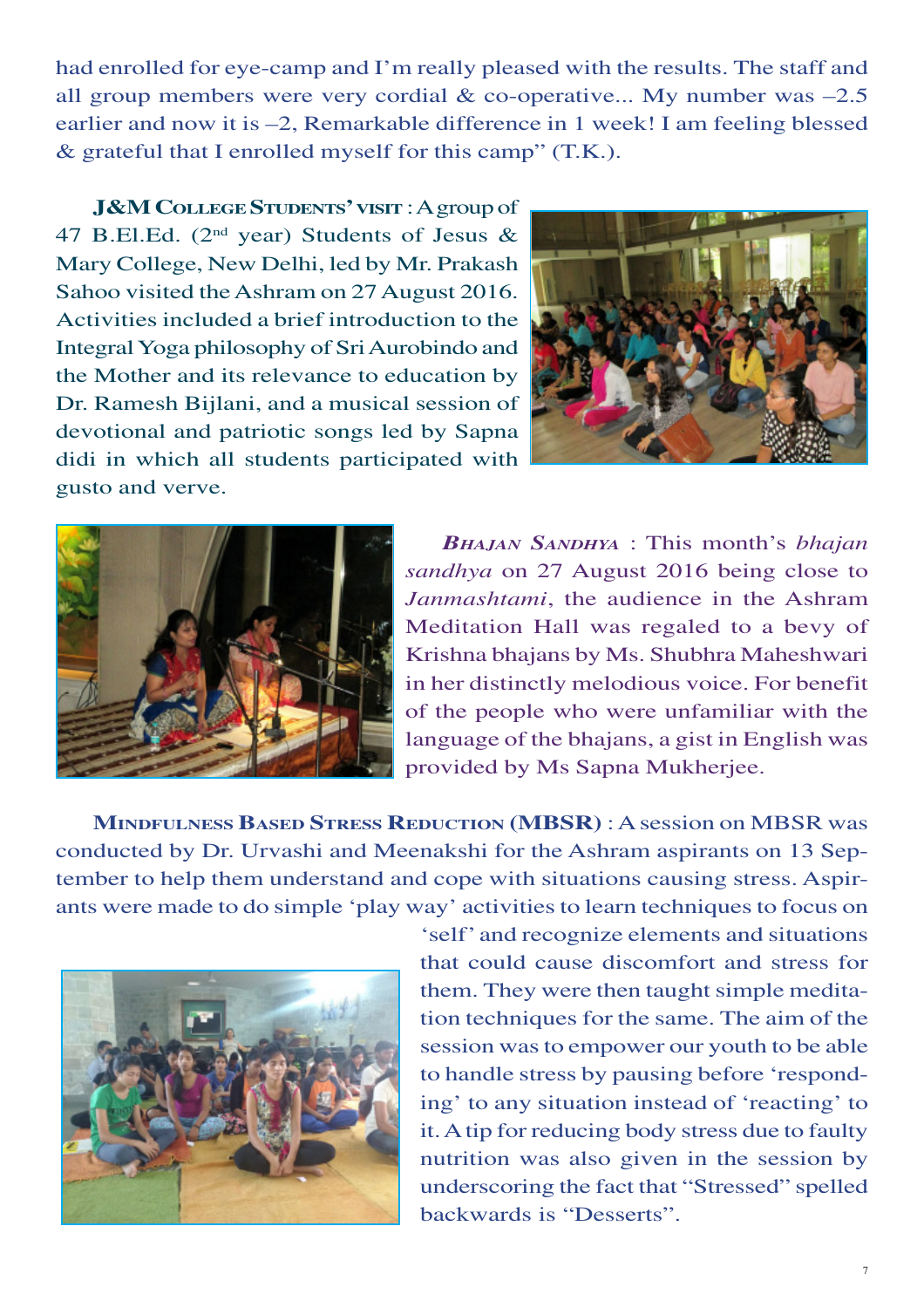**CHACHA JI'<sup>S</sup>** *MAHASAMADHI* **DAY**: In memory of the founder of Sri Aurobindo Ashram-Delh Branch Shri Surendra Nath Jauhar 'Faquir', popularly called

Chacha ji, his *punyatithi*, 2 September, began with an offering of flowers at the Shrine and his Samadhi. Later in the forenoon, an aspiration for the divine Presence was invoked by Km. Karunamayee, and a *havan* was conducted at Chacha ji's *Samadhi*. In the evening, lights of aspiration were kindled at Sri Aurobindo's Shrine as well as around Chacha ji's *samadhi*, and Karuna didi sang several songs much liked by Chacha ji in the



Meditation Hall. Tara didi thereafter read a number of tributes paid to him subsequent to his giving up his body on 2<sup>nd</sup> September 1986.

**CHILDREN'S LITERATURE IN SANSKRIT SEMINAR** : A seminar on children's literature in Sanskrit was organized in collaboration with Sri Aurobindo Foundation for

Indian Culture (SAFIC), a wing of Sri Aurobindo Society, Puducherry, from 9-11 September 2016 at The Mother's International school. Conducted by Dr. Sampadananda Mishra and Ms. Romila Sil from Puducherry, it was attended by 40 writers. Apart from conceptual presentations, many works in Sanskrit



specifically composed for

children were presented in the seminar. For example, in a session on making ancient tales interesting to the children in the modern context, the story of the frog and the swan was rewritten. In the ancient tale, a frog was car-

ried by a swan on

his back so that the frog could realize that the world was much bigger than the well he considered as being the entire universe. When the frog asks the swan whether he had now seen the whole world, the swan replies with a new twist, "What I have shown you is also only a small part of the world. If you want to know more about the world, go to the internet, and



you will be able to see pictures from all over the world".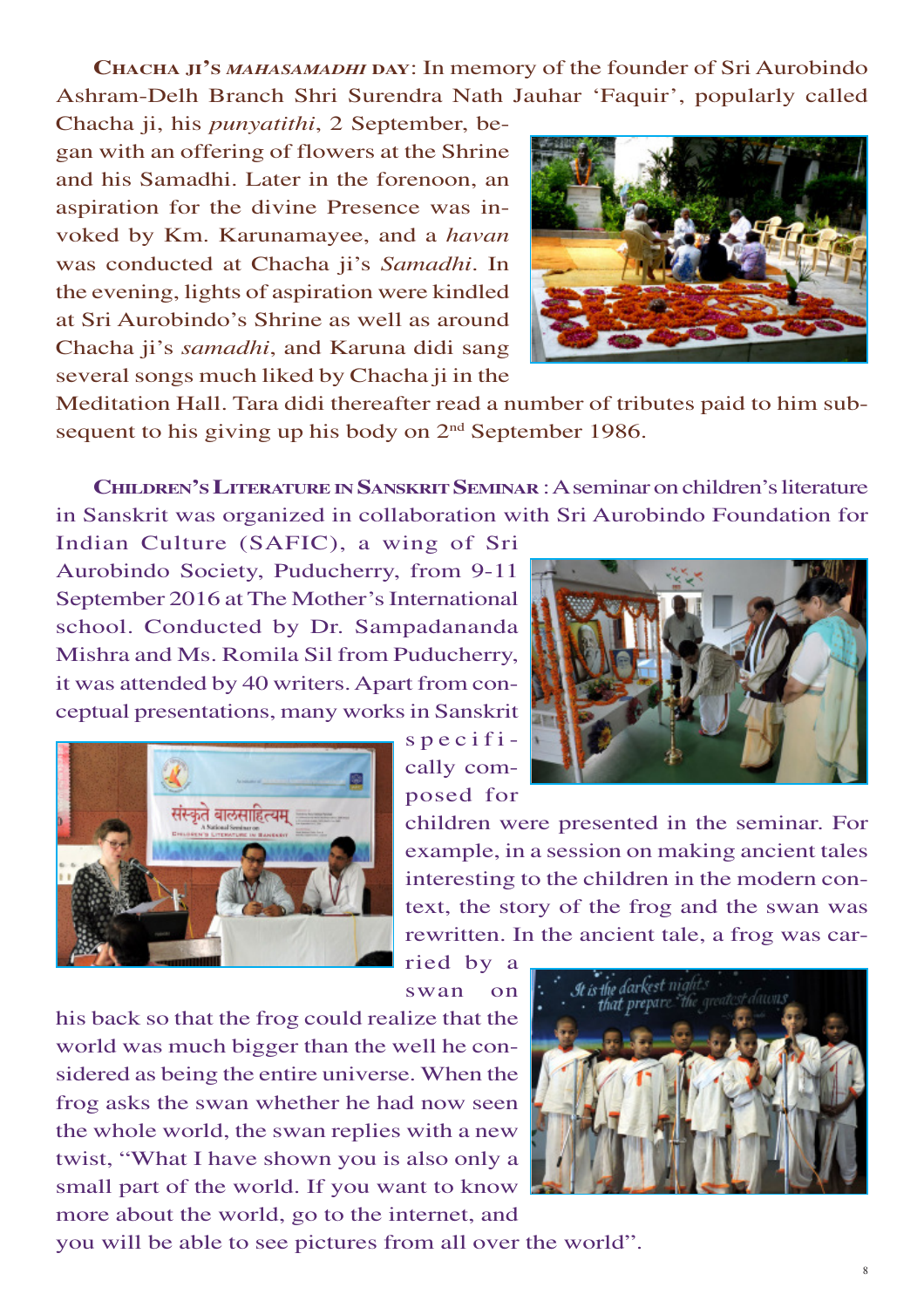**ORIENTATION PROGRAM FOR MIS TEACHERS** : An Orientation Program was conducted on 14 and 15 September 2016 for new teachers who joined The Mother's International School (MIS) from the inception of the current session. The objec-





tive of the orientation was to highlight the attributes which go to make MIS a school with a difference. Brief sketches of the lives of Sri Aurobindo and the Mother, and the foundation of Sri Aurobindo Ashram and its Delhi Branch, were followed by an introduction to the Integral Yoga philosophy of the masters and the manner in which it forms not only the basis of integral education but also for a life full of love, peace, joy and fulfillment. Dr. Ramesh Bijlani, the resource person, also elaborated on how the teachers can stimulate spiritual growth, the very purpose of human life, in our society. A one-hour session of asanas and pranayamas was also part of the orientation program. Some feedback comments from the participating teachers are: "From the day I joined MIS, I wanted to know the philosophy of the school", "I never related teaching to the spiritual path", "has opened

my eyes to the deeper meaning of my profession", "allowed me to set the narrative of my life", "icing on the cake were asanas and pranayamas".

#### Note: Pictures can be viewed up to 200% size for finer detail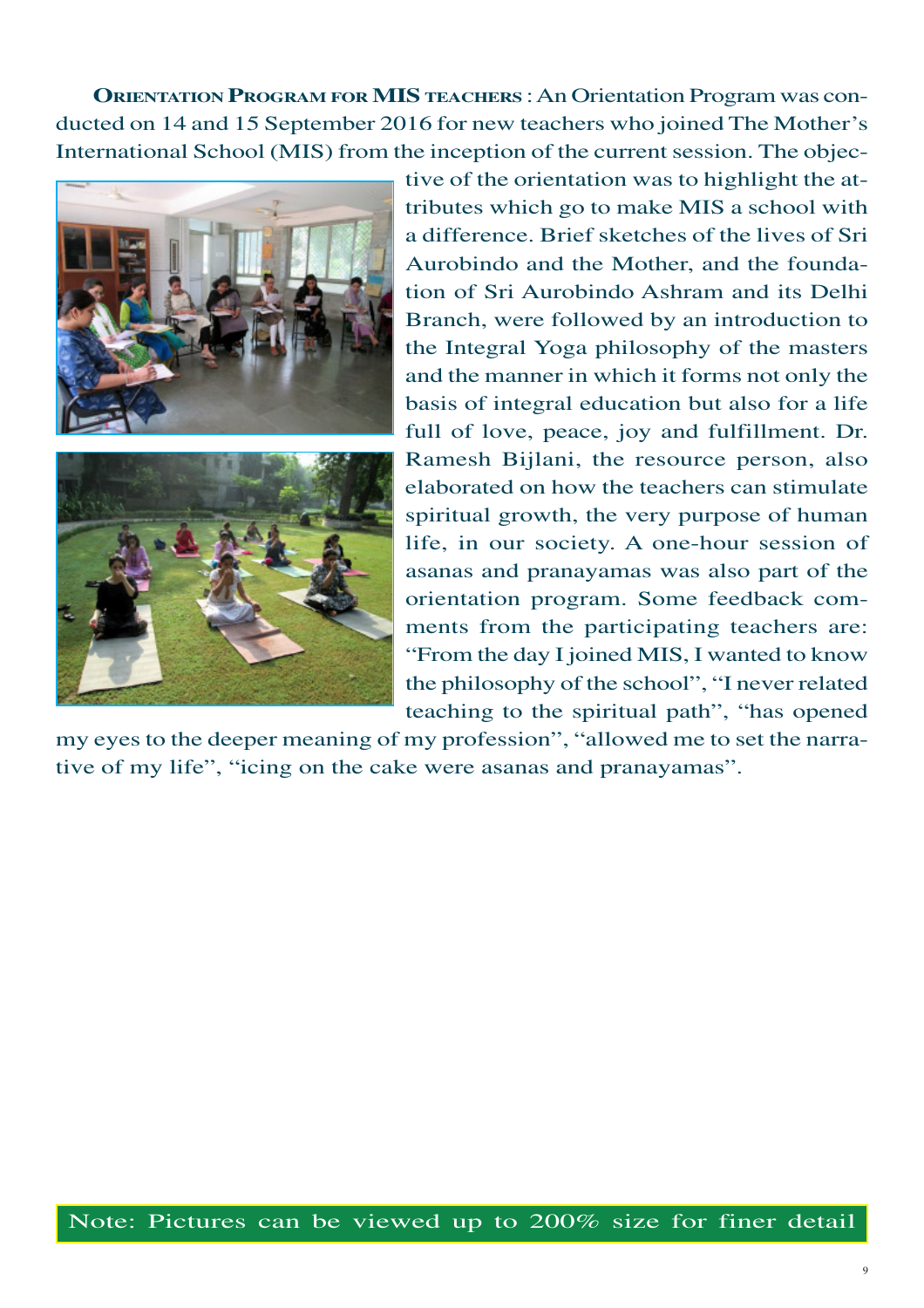#### **Smt. Madhu Khanna**

#### ( 15 April 1950 – 28 August 2016)

Mrs. Madhu Khanna, Madhu Di to the ashram community, breathed her last on 28 August 2016 after a prolonged illness. She had looked after the Tailoring Department for several decades, and also carried out food-serving duty



in the dining hall. Despite afflicted with such chronic ailments as migraine and diabetes, she neither missed her duties nor lost her capacity to smile. Her husband, Prashant, also an ashramite, and her daughter, Varchala, were by her side during her last moments. The last rites were performed by Bobby, her son-inlaw, in conformity with her wishes.

A prayer meeting to honour her memory was held in the Ashram Meditation Hall on 4 September 2016. After musical offering by Karuna Didi, Shri Prashant

Khanna intoned verses 11-30 from the second chapter of the *Bhagvadgita* while the respective English

translation was read out by Tara Didi. Shri Prashant Khanna thereafter spoke on the concept of the soul, death and rebirth in light of the *Gita*. Quoting Sri Aurobindo, he said that it is death of a near and dear one that wakes us up to



the mystery of life. Life on earth is a short interlude in the much longer journey of the soul, which is the divine essence of the individual, and therefore immortal. The ideal way, therefore, is to organize life around the soul. Such a life leads to the realization of the fundamental unity of all creation. On the Vedantic concept of rebirth, he addressed the question about the gap between death and reincarnation in a new body. The period between death and rebirth could be highly variable primarily depending on the variety and richness of experiences while in the body – more multifaceted experiences



requiring a longer time to assimilate. In conclusion, he emphasized the need for not being overly attached to the body by quoting the Mother, who once told Champaklal, "I use my body like a pencil. When it will be too small to write with, I shall be ready to discard it". At the end, Madhu di's daughter, Varchala Abrol, paid tribute to her mother, and expressed gratitude for her father's great devotion and service during her illness, and thanked the

Ashram, family and friends for their support. Prasad was distributed to all attendees outside the Meditation Hall.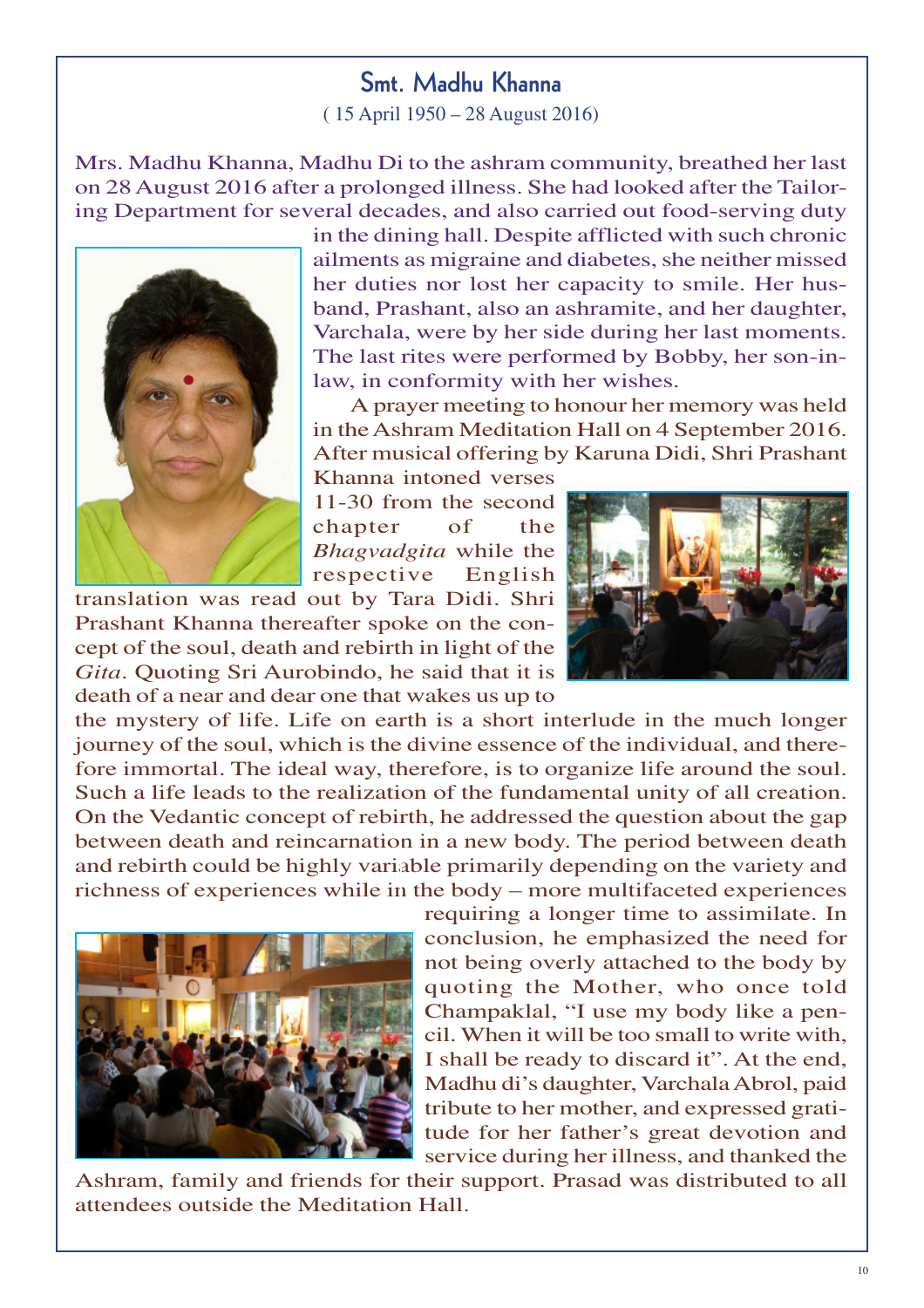### THE IDEAL OF HUMAN UNITY CHAPTER XXXIV THE RELIGION OF HUMANITY

A religion of humanity may be either an intellectual and sentimental ideal, a living dogma with intellectual, psychological and practical effects, or else a spiritual aspiration and rule of living, partly the sign, partly the cause of a change of soul in humanity. The intellectual religion of humanity already to a certain extent exists, partly as a conscious creed in the minds of a few, partly as a potent shadow in the consciousness of the race. It is the shadow of a spirit that is yet unborn, but is preparing for its birth. This material world of ours, besides its fully embodied things of the present, is peopled by such powerful shadows, ghosts of things dead and the spirit of things yet unborn. The ghosts of things dead are very troublesome actualities and they now abound, ghosts of dead religions, dead arts, dead moralities, dead political theories, which still claim either to keep their rotting bodies or to animate partly the existing body of things. Repeating obstinately their sacred formulas of the past, they hypnotise backward-looking minds and daunt even the progressive portion of humanity. But there are too those unborn spirits which are still unable to take a definite body, but are already mind-born and exist as influences of which the human mind is aware and to which it now responds in a desultory and confused fashion. The religion of humanity was mind-born in the eighteenth century, the *mânasa putra***1** of the rationalist thinkers who brought it forward as a substitute for the formal spiritualism of ecclesiastical Christianity. It tried to give itself a body in Positivism, which was an attempt to formulate the dogmas of this religion, but on too heavily and severely rationalistic a basis for acceptance even by an Age of Reason. Humanitarianism has been its most prominent emotional result. Philanthropy, social service and other kindred activities have been its outward expression of good works. Democracy, socialism, pacificism are to a great extent its by-products or at least owe much of their vigour to its inner presence.

The fundamental idea is that mankind is the godhead to be worshipped and served by man and that the respect, the service, the progress of the human being and human life are the chief duty and the chief aim of the human spirit. No other idol, neither the nation, the State, the family nor anything else ought to take its place; they are only worthy of respect so far as they are images of the human spirit and enshrine its presence and aid its self-manifestation. But where the cult of these idols seeks to usurp the place of the spirit and makes demands inconsistent with its service, they should be put aside. No injunctions of old creeds, religious, political, social or cultural, are valid when they go against its claims. Science even, though it is one of the chief modern idols, must not be allowed to make claims contrary to its ethical temperament and aim, for science is only valuable in so far as it helps and serves by knowledge and progress the religion of humanity. War, capital punishment, the taking of human life, cruelty of all kinds whether committed by the individual, the State or society, not only physical cruelty, but moral cruelty, the degradation of any human being or any class

**1**Mind-born child, an idea and expression of Indian Puranic cosmology.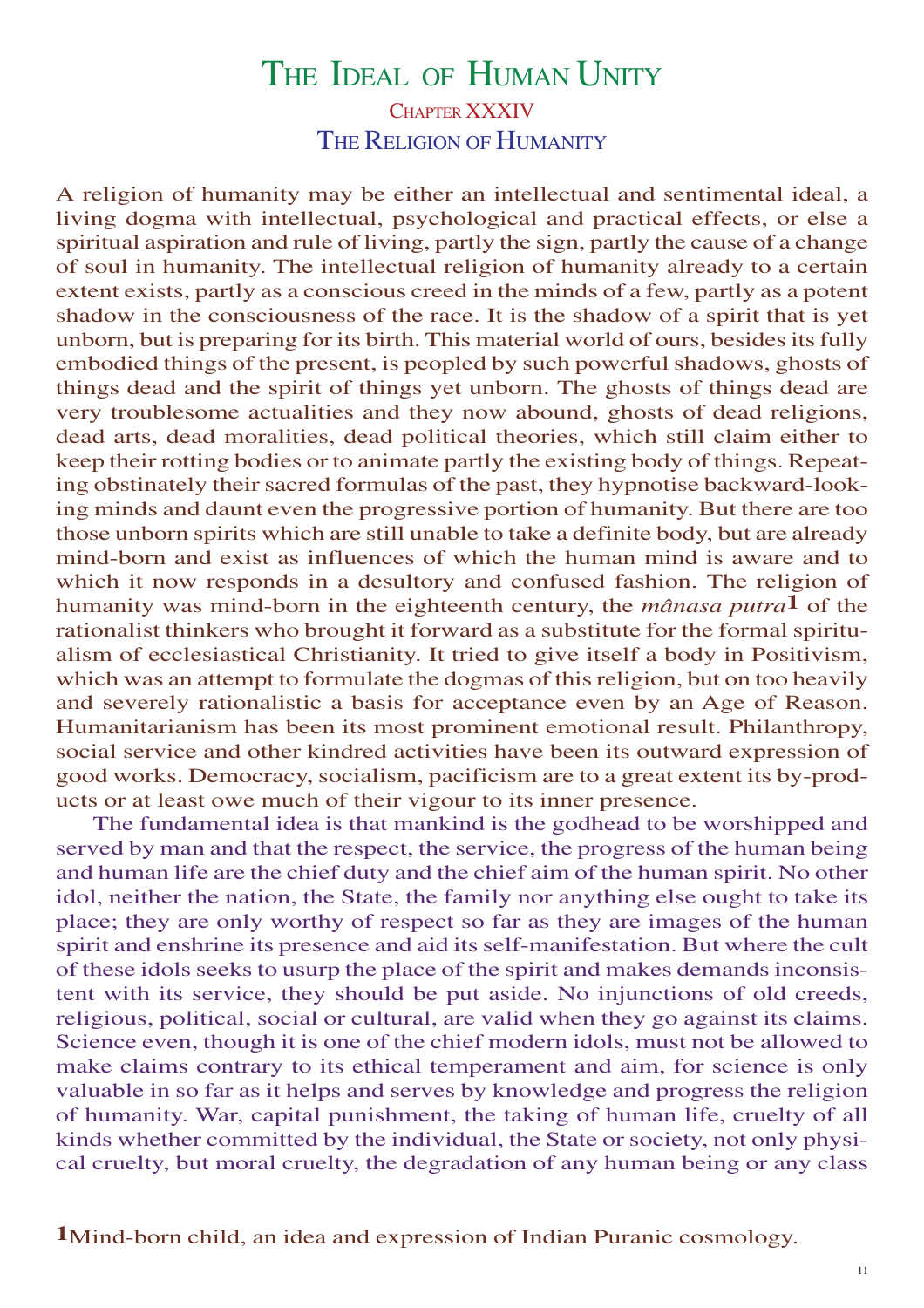of human beings under whatever specious plea or in whatever interest, the oppression and exploitation of man by man, of class by class, of nation by nation and all those habits of life and institutions of society of a similar kind which religion and ethics formerly tolerated or even favoured in practice, whatever they might do in their ideal rule or creed, are crimes against the religion of humanity, abominable to its ethical mind, forbidden by its primary tenets, to be fought against always, in no degree to be tolerated. Man must be sacred to man regardless of all distinctions of race, creed, colour, nationality, status, political or social advancement. The body of man is to be respected, made immune from violence and outrage, fortified by science against disease and preventable death. The life of man is to be held sacred, preserved, strengthened, ennobled, uplifted. The heart of man is to be held sacred also, given scope, protected from violation, from suppression, from mechanisation, freed from belittling influences. The mind of man is to be released from all bonds, allowed freedom and range and opportunity, given all its means of self-training and self-development and organised in the play of its powers for the service of humanity. And all this too is not to be held as an abstract or pious sentiment, but given full and practical recognition in the persons of men and nations and mankind. This, speaking largely, is the idea and spirit of the intellectual religion of humanity.

One has only to compare human life and thought and feeling a century or two ago with human life, thought and feeling in the pre-war period to see how great an influence this religion of humanity has exercised and how fruitful a work it has done. It accomplished rapidly many things which orthodox religion failed to do effectively, largely because it acted as a constant intellectual and critical solvent, an unsparing assailant of the thing that is and an unflinching champion of the thing to be, faithful always to the future, while orthodox religion allied itself with the powers of the present, even of the past, bound itself by its pact with them and could act only at best as a moderating but not as a reforming force. Moreover, this religion has faith in humanity and its earthly future and can therefore aid its earthly progress, while the orthodox religions looked with eyes of pious sorrow and gloom on the earthly life of man and were very ready to bid him bear peacefully and contentedly, even to welcome its crudities, cruelties, oppressions, tribulations as a means for learning to appreciate and for earning the better life which will be given us hereafter. Faith, even an intellectual faith, must always be a worker of miracles, and this religion of humanity, even without taking bodily shape or a compelling form or a visible means of self-effectuation, was yet able to effect comparatively much of what it set out to do. It to some degree humanised society, humanised law and punishment, humanised the outlook of man on man, abolished legalised torture and the cruder forms of slavery, raised those who were depressed and fallen, gave large hopes to humanity, stimulated philanthropy and charity and the service of mankind, encouraged everywhere the desire of freedom, put a curb on oppression and greatly minimised its more brutal expressions. It had almost succeeded in humanising war and would perhaps have succeeded entirely but for the contrary trend of modern Science. It made it possible for man to conceive of a world free from war as imaginable even without waiting for the Christian millennium. At any rate, this much change came about that, while peace was formerly a rare interlude of constant war, war became an interlude, if a much too frequent interlude of peace, though as yet only of an armed peace. That may not be a great step, but still it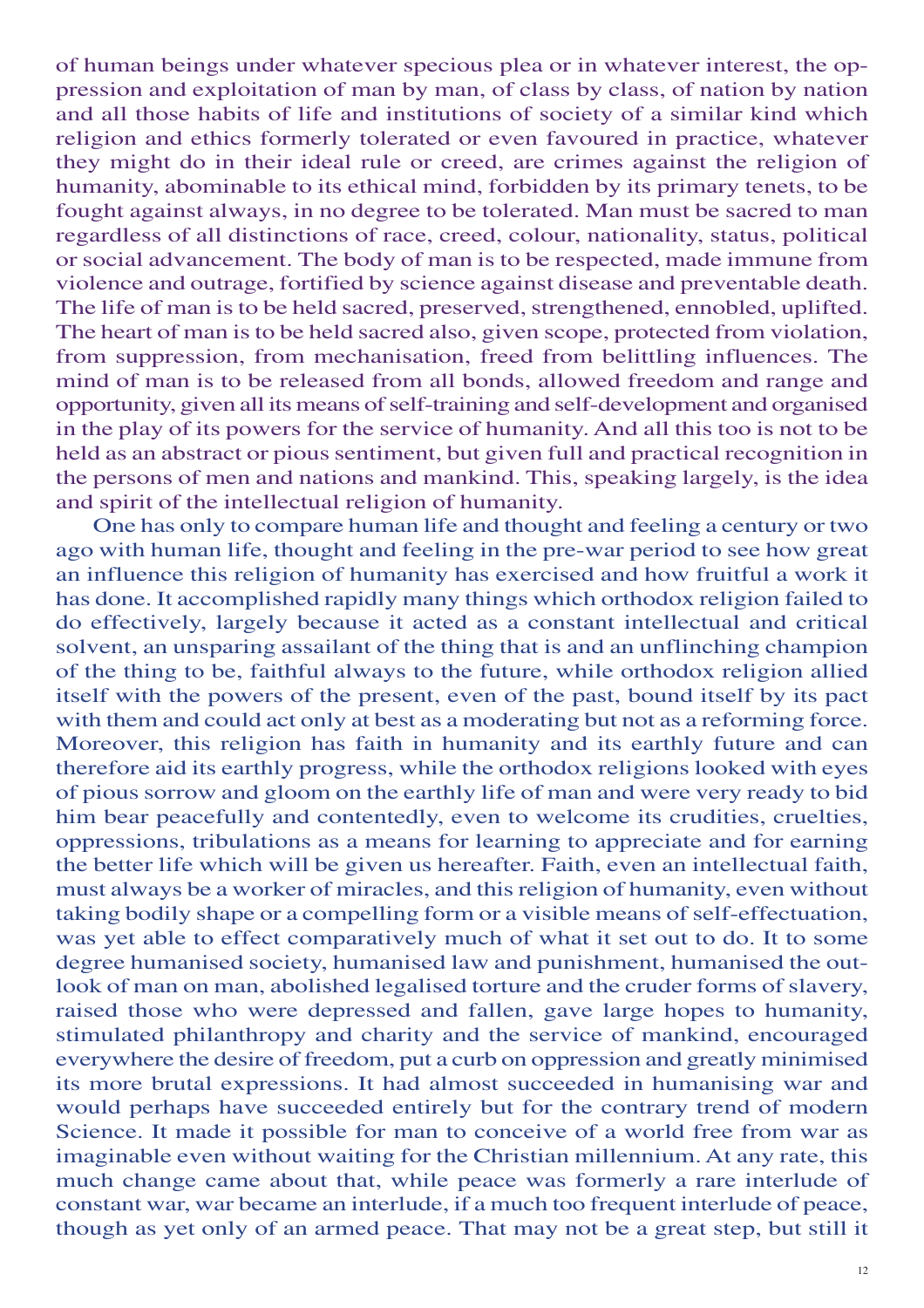was a step forward. It gave new conceptions of the dignity of the human being and opened new ideas and new vistas of his education, self development and potentiality. It spread enlightenment; it made man feel more his responsibility for the progress and happiness of the race; it raised the average self-respect and capacity of mankind; it gave hope to the serf, self-assertion to the downtrodden and made the labourer in his manhood the potential equal of the rich and powerful. True, if we compare what is with what should be, the actual achievement with the ideal, all this will seem only a scanty work of preparation. But it was a remarkable record for a century and a half or a little more and for an unembodied spirit which had to work through what instruments it could find and had as yet no form, habitation or visible engine of its own concentrated workings. But perhaps it was in this that lay its power and advantage, since that saved it from crystallising into a form and getting petrified or at least losing its more free and subtle action.

But still in order to accomplish all its future this idea and religion of humanity has to make itself more explicit, insistent and categorically imperative. For otherwise it can only work with clarity in the minds of the few and with the mass it will be only a modifying influence, but will not be the rule of human life. And so long as that is so, it cannot entirely prevail over its own principal enemy. That enemy, the enemy of all real religion, is human egoism, the egoism of the individual, the egoism of class and nation. These it could for a time soften, modify, force to curb their more arrogant, open and brutal expressions, oblige to adopt better institutions, but not to give place to the love of mankind, not to recognise a real unity between man and man. For that essentially must be the aim of the religion of humanity, as it must be the earthly aim of all human religion, love, mutual recognition of human brotherhood, a living sense of human oneness and practice of human oneness in thought, feeling and life, the ideal which was expressed first some thousands of years ago in the ancient Vedic hymn and must always remain the highest injunction of the Spirit within us to human life upon earth. Till that is brought about, the religion of humanity remains unaccomplished. With that done, the one necessary psychological change will have been effected without which no formal and mechanical, no political and administrative unity can be real and secure. If it is done, that outward unification may not even be indispensable or, if indispensable, it will come about naturally, not, as now it seems likely to be, by catastrophic means, but by the demand of the human mind, and will be held secure by an essential need of our perfected and developed human nature.

But this is the question whether a purely intellectual and sentimental religion of humanity will be sufficient to bring about so great a change in our psychology. The weakness of the intellectual idea, even when it supports itself by an appeal to the sentiments and emotions, is that it does not get at the centre of man's being. The intellect and the feelings are only instruments of the being and they may be the instruments of either its lower and external form or of the inner and higher man, servants of the ego or channels of the soul. The aim of the religion of humanity was formulated in the eighteenth century by a sort of primal intuition; that aim was and it is still to re-create human society in the image of three kindred ideas, liberty, equality and fraternity. None of these has really been won in spite of all the progress that has been achieved. The liberty that has been so loudly proclaimed as an essential of modern progress is an outward, mechanical and unreal liberty. The equality that has been so much sought after and battled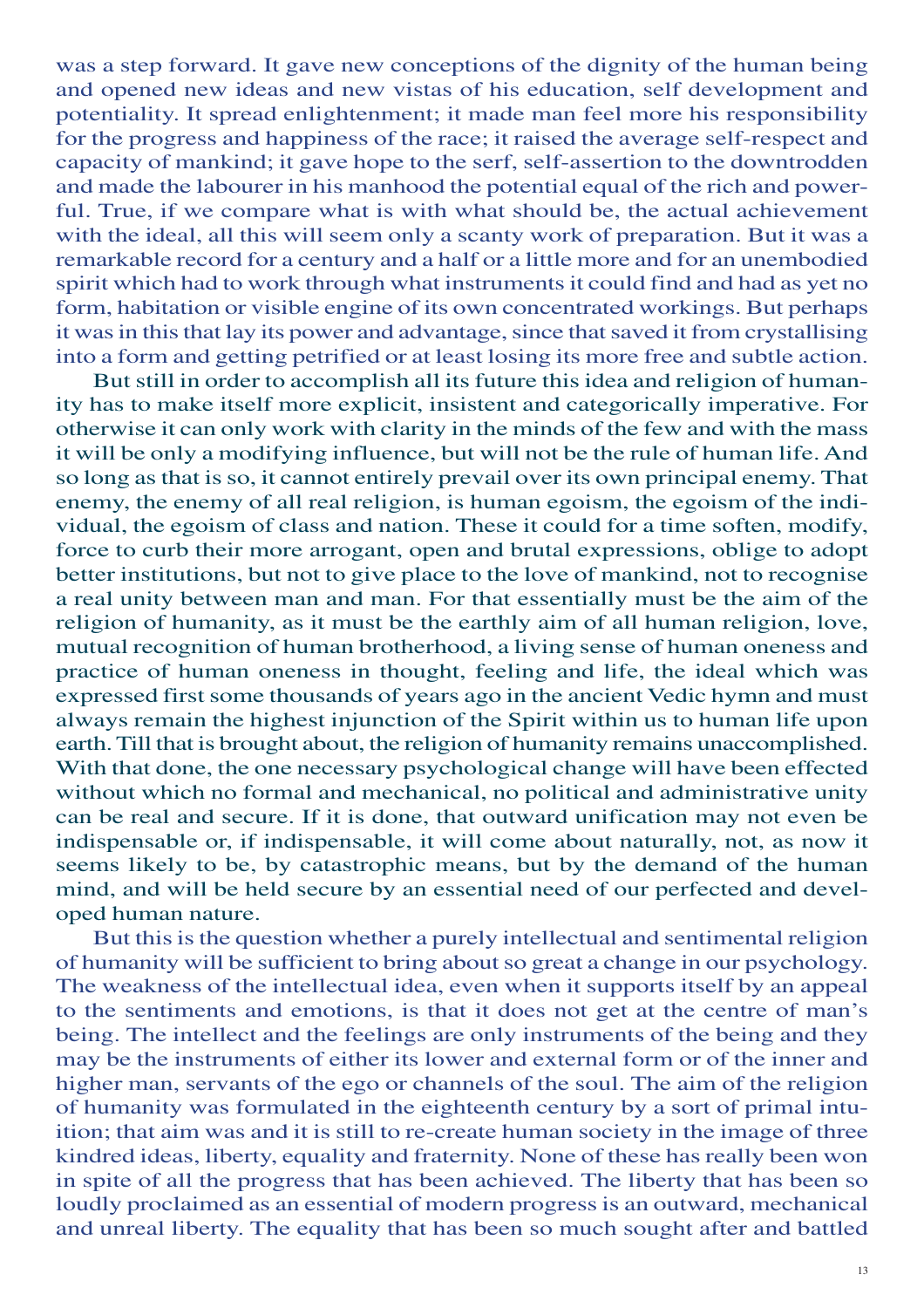for is equally an outward and mechanical and will turn out to be an unreal equality. Fraternity is not even claimed to be a practicable principle of the ordering of life and what is put forward as its substitute is the outward and mechanical principle of equal association or at the best a comradeship of labour. This is because the idea of humanity has been obliged in an intellectual age to mask its true character of a religion and a thing of the soul and the spirit and to appeal to the vital and physical mind of man rather than his inner being. It has limited his effort to the attempt to revolutionise political and social institutions and to bring about such a modification of the ideas and sentiments of the common mind of mankind as would make these institutions practicable; it has worked at the machinery of human life and on the outer mind much more than upon the soul of the race. It has laboured to establish a political, social and legal liberty, equality and mutual help in an equal association.

But though these aims are of great importance in their own field, they are not the central thing; they can only be secure when founded upon a change of the inner human nature and inner way of living; they are themselves of importance only as means for giving a greater scope and a better field for man's development towards that change and, when it is once achieved, as an outward expression of the larger inward life. Freedom, equality, brotherhood are three godheads of the soul; they cannot be really achieved through the external machinery of society or by man so long as he lives only in the individual and the communal ego. When the ego claims liberty, it arrives at competitive individualism. When it asserts equality, it arrives first at strife, then at an attempt to ignore the variations of Nature, and, as the sole way of doing that successfully, it constructs an artificial and machine-made society. A society that pursues liberty as its ideal is unable to achieve equality; a society that aims at equality will be obliged to sacrifice liberty. For the ego to speak of fraternity is for it to speak of something contrary to its nature. All that it knows is association for the pursuit of common egoistic ends and the utmost that it can arrive at is a closer organisation for the equal distribution of labour, production, consumption and enjoyment.

Yet is brotherhood the real key to the triple gospel of the idea of humanity. The union of liberty and equality can only be achieved by the power of human brotherhood and it cannot be founded on anything else. But brotherhood exists only in the soul and by the soul; it can exist by nothing else. For this brotherhood is not a matter either of physical kinship or of vital association or of intellectual agreement. When the soul claims freedom, it is the freedom of its self-development, the self-development of the divine in man in all his being. When it claims equality, what it is claiming is that freedom equally for all and the recognition of the same soul, the same godhead in all human beings. When it strives for brotherhood, it is founding that equal freedom of self development on a common aim, a common life, a unity of mind and feeling founded upon the recognition of this inner spiritual unity. These three things are in fact the nature of the soul; for freedom, equality, unity are the eternal attributes of the Spirit. It is the practical recognition of this truth, it is the awakening of the soul in man and the attempt to get him to live from his soul and not from his ego which is the inner meaning of religion, and it is that to which the religion of humanity also must arrive before it can fulfil itself in the life of the race.

– *Sri Aurobindo*